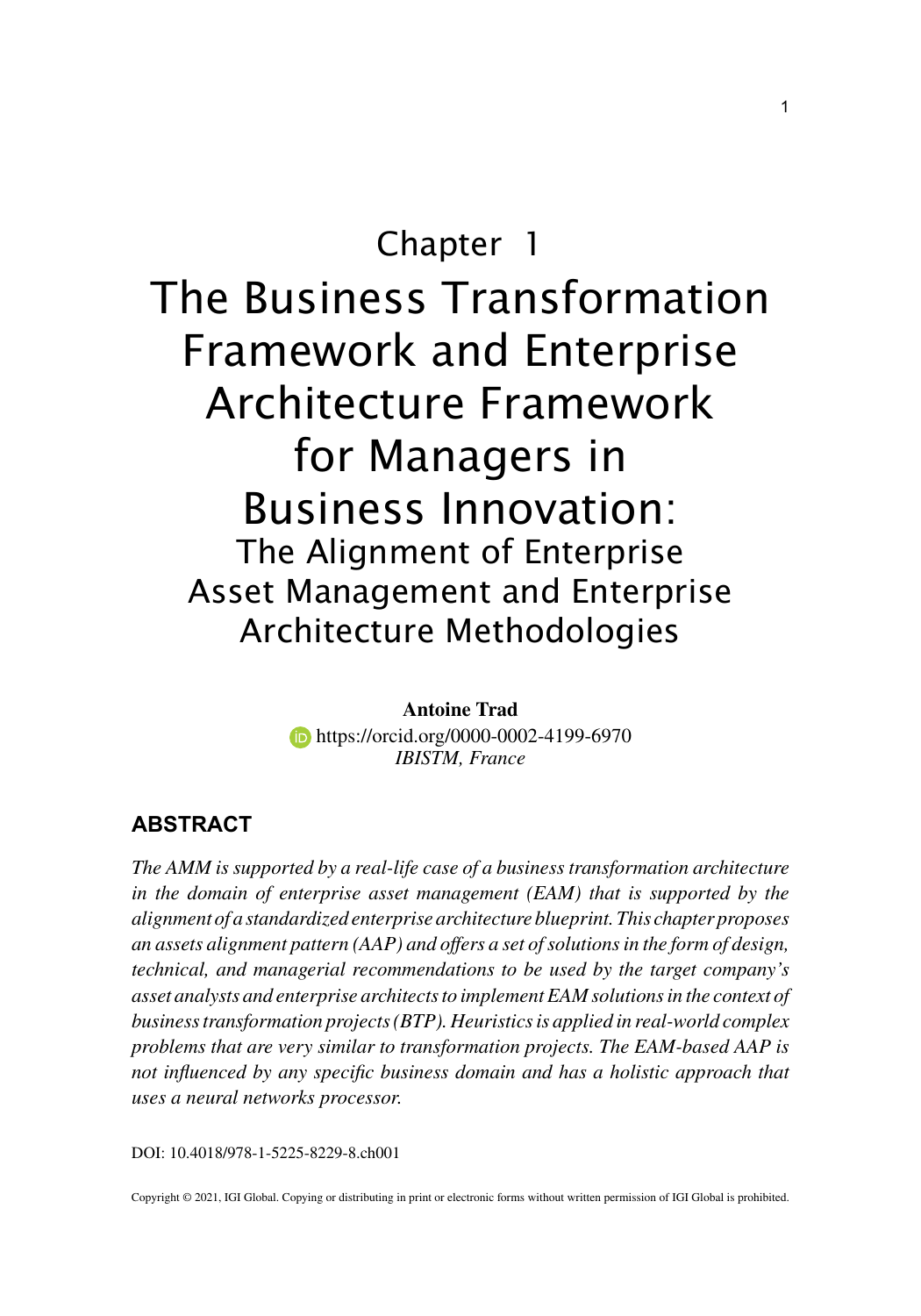## **INTRODUCTION**

Today, business enterprises are encountering massive pressure to manage their enterprise assets proactively and holistically in order to insure their business sustainability, reduce costs, and to integrate the continuously transformed assets related legal, regulatory and economic environments. For a BTP, there is a need for a just in time decision making, planning and optimization activities; and to achieve that the designed transformation process can manage the inventory of the EAM. Heuristics is applied in real world complex problems that are very similar to iterative transformation projects. The EAM based AAP, is not influenced by any specific business (or other) domain and has a holistic approach that uses an authentic neural networks processor. The AAP is based on a reasoning concept that is basically a qualitative research method that manages, weights and qualifies Critical Success Factor (CSF) sets, actions to final solutions (Capecchi, Buscema, Contucci, D'Amore, 2010). The AAP's underlined system supports BTPs or Enterprise Architecture Project (EAP) (simply the *Project*) in integrating scenarios that are sets of interactive services (Trad & Kalpić, 2018a; Trad & Kalpić, 2018b).

#### **BACKGROUND**

This chapter's background combines: asset management, patterns design, enterprise architecture, mathematical models, heuristics, technology management, business transformation and business engineering fields; where the main focus is on how to integrate EAM solutions. Building an AAP for an EAM system is probably, the most strategic goal for a business company. Fast transformations for efficient business environments have to be supported by a holistic and intelligent AAP based EAM systems (Cearley, Walker, Burke, 2016). The AAP is business driven and is agnostic to a specific technology, financial, business, architecture or any other pattern concept. As shown in Figure 1, AAP, is founded on a research framework that in turn is based on industry standards, like the Architecture Development Method (ADM) (The Open Group, 2011a). Enterprise Architecture (EA), is a methodology, which can be used to develop *Projects*: 1) requirements; 2) business architecture; 3) EAM interfaces and integration; and 4) its Information and Communication System's (ICS) components. The Business Transformation Manager (BTM), EAM responsible, or an Enterprise Architect (simply the *Manager*) can use the APP and EA to integrate the EAM in the business interprise (Trad & Kalpić, 2017b; Trad  $\&$ Kalpić, 2017c; Thomas & Gartner (2015); Tidd, 2006). This AAP proposal's aim is to deliver recommendations for managing aligned EAM's enterprise architecture integration. The applied research methodology is based on literature review, a